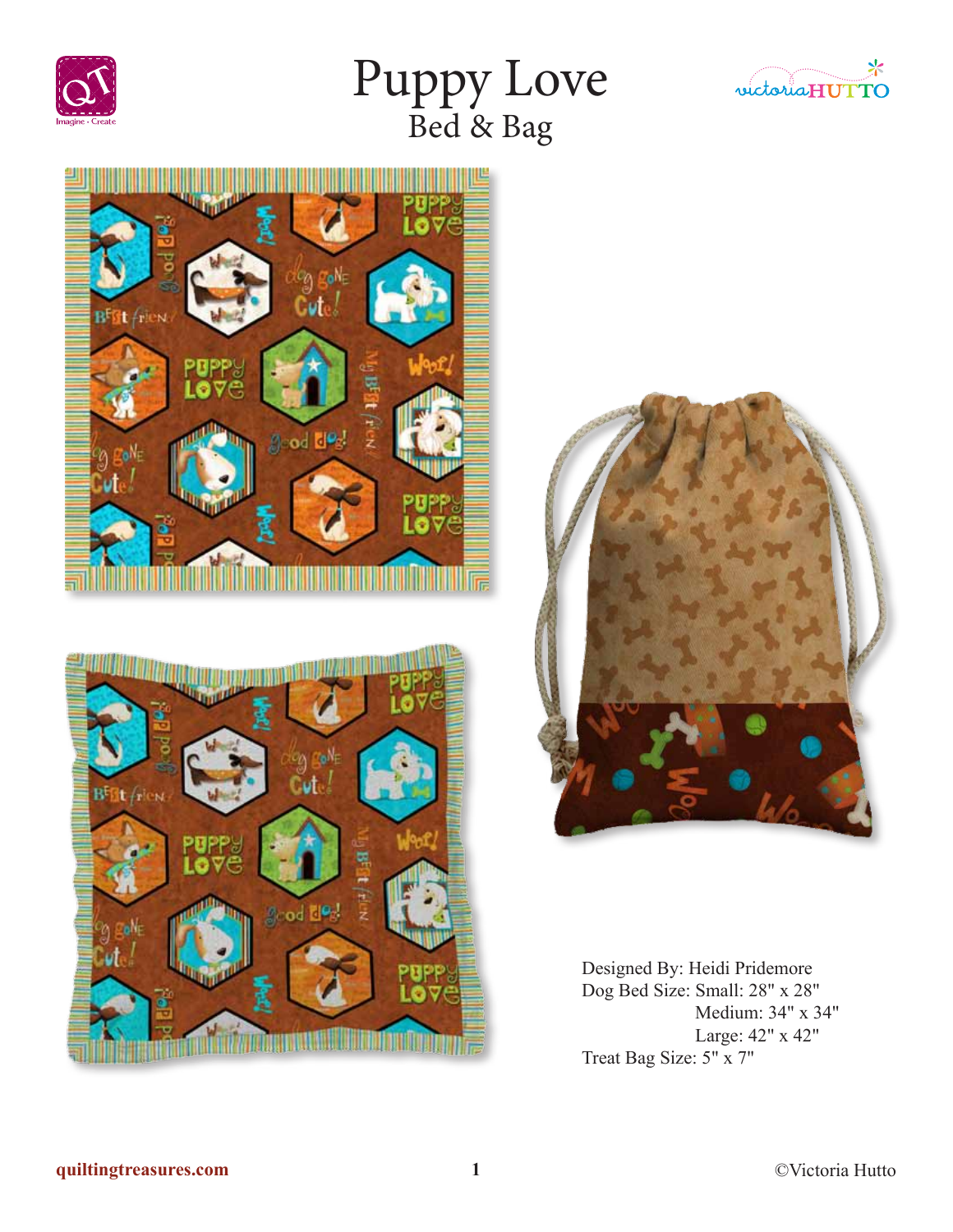

# Puppy Love Bed & Bag



# **Cutting Directions:**

*Please read all instructions carefully before beginning. ¼" seam allowance is included in measurements and all strips are cut across the width of the fabric* **(WOF)** *unless noted otherwise. Label pieces and keep together until ready to sew.*

### **Puppy Love Treat Bag:**

#### **A. 23142 A: Tan Bones**

• Cut one 5½" x **WOF** strip. Sub-cut the strip into two 5½" x 7½" strips.

#### **B. 23141 A: Brown Woof**

• Cut one 2½" x **WOF** strip. Sub-cut the strip into two  $2\frac{1}{2}$ " x  $5\frac{1}{2}$ " strips.

### **Puppy Love Dog Bed:**

# **A. 23139 A: Main Print**

#### **Small:**

- Cut two 28½" x **WOF** strips. Sub-cut the strips into one  $28\frac{1}{2}$ " x  $28\frac{1}{2}$ " square and two  $18\frac{1}{2}$ " x  $28\frac{1}{2}$ " strips. **Medium:**
- Cut two 34½" x **WOF** strips. Sub-cut the strips into one  $34\frac{1}{2}$ " x  $34\frac{1}{2}$ " square and two  $20\frac{1}{2}$ " x  $34\frac{1}{2}$ " strips.

#### **Large:**

- Cut one  $42\frac{1}{2}$ " x  $42\frac{1}{2}$ " square
- Cut two  $25\frac{1}{2}$ " x  $42\frac{1}{2}$ " strips.

# **B. 23144 E: Cream Stripe**

- **Small:**
- Cut eight  $2\frac{1}{2}$ " x  $34\frac{1}{2}$ " strips.

### **Medium:**

• Cut eight  $2\frac{1}{2}$ " x  $40\frac{1}{2}$ " strips.

#### **Large:**

• Cut twelve 2½" x **WOF** strips. Sew the strips together and cut eight 2½" x 48½" strips.

# victoria ${\rm H}{\rm U}{\rm T}$ **TO**

| <b>FABRIC REQUIREMENTS</b>                  |                                                                          |
|---------------------------------------------|--------------------------------------------------------------------------|
|                                             |                                                                          |
| Design:                                     | Yards                                                                    |
| Treat<br>Bag                                |                                                                          |
| 23142 A                                     | $\frac{1}{4}$                                                            |
| 23141 A                                     | $\frac{1}{8}$                                                            |
| You will also need: 1 yard of<br>¼" cording |                                                                          |
|                                             |                                                                          |
| Dog Bed                                     |                                                                          |
| 23139 A                                     | Small: $1\frac{3}{4}$<br>Medium: $2\frac{1}{4}$<br>Large: $2\frac{3}{4}$ |
| 23144 E                                     | Small: 3/4                                                               |
|                                             | Medium: 3/4<br>Large: 1                                                  |
| Muslin<br>(for custom<br>pillow form)       | Small: 2<br>Medium: $2\frac{1}{4}$<br>Large: $2\frac{3}{4}$              |

# **C. Muslin:**

#### **Small:**

• Cut two  $32\frac{1}{2}$ " x  $32\frac{1}{2}$ " squares.

# **Medium:**

• Cut two  $38\frac{1}{2}$ " x  $38\frac{1}{2}$ " squares.

#### **Large:**

• Cut two  $46\frac{1}{2}$ " x  $46\frac{1}{2}$ " squares.

#### **You will also need:** Poly Fill

#### **Piecing Instructions:**

*Press towards the darker fabric when assembling*

#### **A. Treat Bag Assembly:**

• Sew one  $2\frac{1}{2}$ " x  $5\frac{1}{2}$ " Fabric B strip to the  $5\frac{1}{2}$ " edge of one  $5\frac{1}{2}$ " x  $7\frac{1}{2}$ " Fabric A strip to make one bag panel (Fig. 1). Repeat to make a second bag panel.

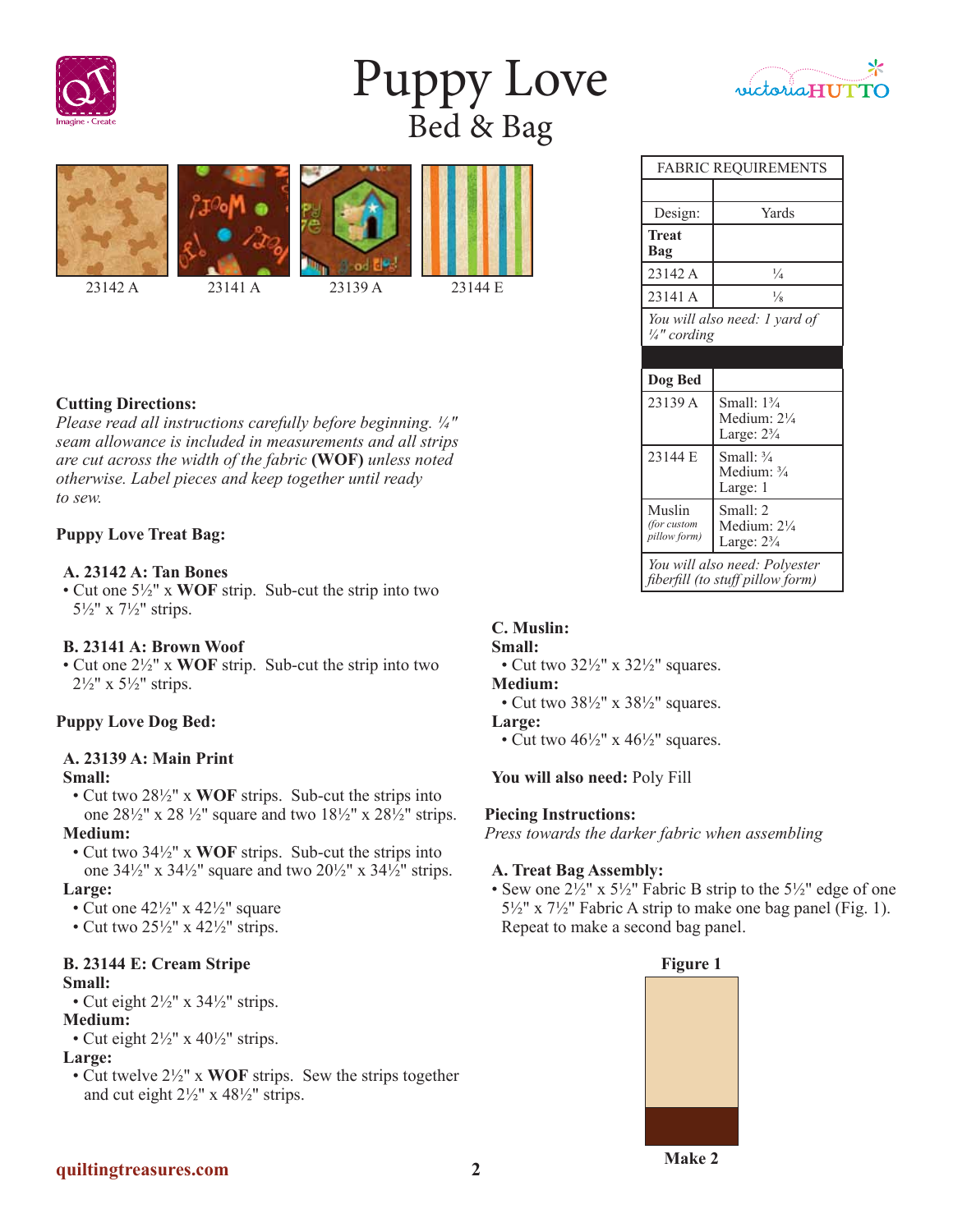

# Puppy Love Bed & Bag



• Place the two bag panels, right sides together, making sure the Fabric B strips are on the same side on both panels. Sew the two panels together starting 2" from the top, down both sides and across the bottom (Fabric B edge), (Fig. 2).



• Turn the top under  $\frac{1}{4}$ " and then  $\frac{3}{4}$ ". Top stitch to create the channel for the drawstring (Fig. 3). Repeat on the opposite side.



• Thread the cords through both channels and tie the two ends together on each side to make the drawstring (Fig. 4).



**B. Dog Bed Assembly:** *(Directions below are written for the small Dog Bed, follow the same directions but using the appropriately sized fabrics to make the medium or large Dog Bed).*

- 1. Center one 2½" x 34½" Fabric B strip on one side of the 28½" x 28½" Fabric A square and pin in place. Start sewing the strip a 1/4" from the top edge of the Fabric A square and stop a 1/4" from the bottom edge. DO NOT TRIM THE EXCESS. Repeat with the opposite side.
- 2. Repeat Step 1 to sew one  $2\frac{1}{2}$ " x  $34\frac{1}{2}$ " Fabric B strip to the top and to the bottom of the Fabric A square, making sure to stop and start ¼" away from each end of the Fabric A square. To miter each corner, fold the quilt top on a diagonal, wrong side together. This should line up the strips from adjacent sides (Fig. 5).long



- 3. Starting at the sewn seam (represented by the arrow in Fig. 5), draw a 45˚ line out to the edge of the fabric. Sew on the drawn line. Trim the excess fabric, leaving a  $\frac{1}{4}$ " seam allowance. Repeat this step with the remaining corners. This completes the Dog Bed top.
- 4. To make the back envelope flaps, turn under one long edge of the 18" x  $28\frac{1}{2}$ " Fabric A strip approximately  $\frac{1}{4}$ ", press and repeat. Top stitch the folded fabric in place to make one flap. Repeat with the second 18½" x 28½" Fabric A strip to make another flap.

• Turn the bag right side out and press as needed.